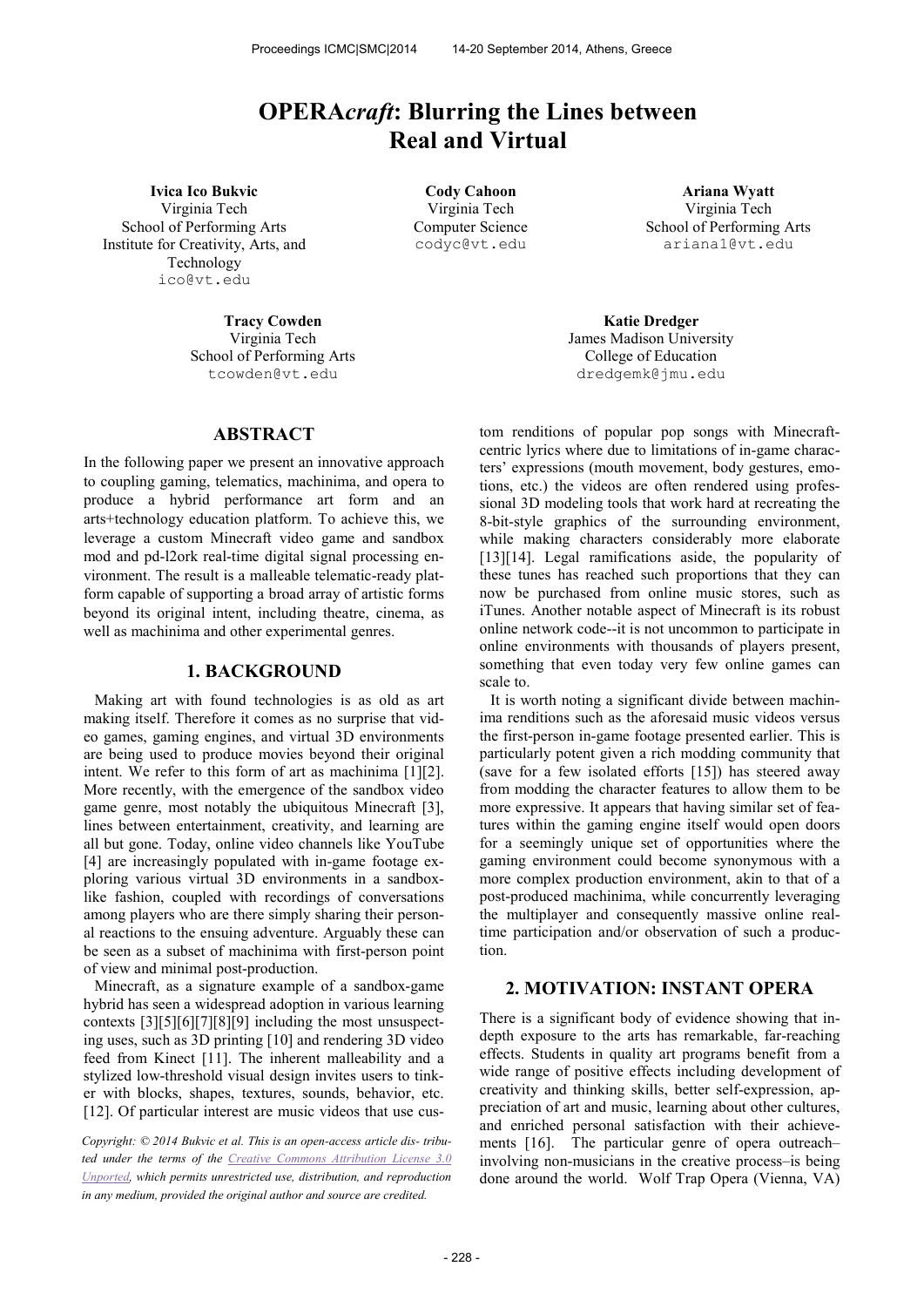has a program where the K-12 audience chooses a story and the professional opera singers improvise this story on the spot. Another program in Cardiff, Wales works with homeless adults. Their motto is "giving homeless people a voice," and they work to help the homeless gain confidence and self-esteem. In developing our own initiative designed to engage high school students in the creative process, we added a significant technological component. We envisioned an environment where students could write a story and libretto, build a virtual set, costume virtual characters, and ultimately control the characters within the virtual setting in a live performance. Therefore we assembled a team of professors, graduate students, and undergraduates to guide a group of high school students in creating an opera. Our team consisted of two professors from Teaching and Learning (Katie Dredger, English Education and Kelly Parkes, Music Education), three professors from the Department of Music (Ariana Wyatt, Voice; Tracy Cowden, piano; and Ivica Ico Bukvic, Music Technology), a graduate student in stage management (Amy Luce), and an undergraduate computer science major (Cody Cahoon). Below we primarily focus on project's technical component developed by Bukvic and Cahoon.

# **3. INTRODUCING OPERACRAFT**

In an attempt to identify optimal 3D virtual environment that would support the Instant Opera paradigm, Bukvic suggested the use of Minecraft. The obvious advantages included a game-sandbox hybrid offering a vibrant and diverse creative community, from modders to artists. More so, with its popularity among the target population, the environment has a proven educational track, serving as a potent retention catalyst. Minecraft was not without limitations, however, many of which are described in the Background section. In addition, Minecraft lacked access to the original API, with the only option at the time being community-driven effort to decompile JAVA runtime into a human-readable API. Consequently, modding limitations were not entirely clear, requiring further tests and assessments, and ultimately leading to implementations that may be seen more as a workaround rather than a maintainable feature. Nonetheless, following initial assessment, the research team found Minecraft a favorable foundation and consequently decided to name the project OPERA*craft*.

#### **4. IMPLEMENTATION**

For OPERA*craft*, we wanted to leverage Minecraft's core facilities that are easily accessible to our target audiences, such as an ability to design "skins" (textures), collaborative scene design, and out-of-box multiplayer support with chat and other core functionalities. Some features were left intact, while others required changes that ranged from fine-tuning to complete redesign. Such improvements are further discussed below along with new additions. All modifications are based off of the Minecraft 1.5.2 codebase.

One of the focal challenges was to make Minecraft as comprehensive of an environment for real-time video production. This meant implementing new features that would allow existing facilities to serve as a camera feed without extraneous and/or distracting GUI widgets, as well as allowing for multiple simultaneous camera views one could easily switch between and broadcast on the main camera view or projector. The ensuing camera views were essentially additional players that were visible to actors in a form of solid color characters and provided visual cues (switching their head colors from red to green), so that actors can at all times know where are all cameras are located as well as which camera is currently active. The same camera characters were rendered invisible to the projector whose view automatically latched onto the desired camera view and had no GUI markers that would detract from an impression of a genuine camera feed. The projector was invisible at all times and was not interacted with directly beyond being issued commands to latch onto camera views. The only exception were chat messages that were repurposed for subtitles allowing one line at a time (so as to limit the on-screen clutter). Concurrently, all acting players within the game were allowed to receive additional chat messages from the stage manager that were visible only on their screens, while projector ignored them.

A collection of new features necessary for seamless scene changes included fade ins and outs (implemented as a workaround by making the projector wear an increasing number of semi-transparent "helmets"), as well as an ability to instantly teleport performers and cameras to a predetermined set of coordinates to minimize transition times.

| <b>Key</b>   | <b>Action</b>                                                         |  |
|--------------|-----------------------------------------------------------------------|--|
| j            | Both arms are in default (down) position<br>(Fig.1.a)                 |  |
| $\mathbf{k}$ | The left arm is placed directly out (Fig. 1.b)                        |  |
| 1            | The right arm is placed directly out (Fig.1.c)                        |  |
| u            | Both arms are up (Fig.1.d)                                            |  |
| $\mathbf{i}$ | The left arm is placed at an left-upward angle<br>(Fig.1.e)           |  |
| $\Omega$     | The right arm is placed at a right-upward an-<br>gle $(Fig.1.f)$      |  |
| h            | Hides/shows the on-screen GUI                                         |  |
| y            | Hides/shows the on-screen hints<br>for<br>arm<br>movement/positioning |  |

#### **Table 1.** Client-side key mapping.

As a subset of the aforesaid challenge, the technical team sought ways to make acting more expressive and closer to the levels of post-produced machinima. At the very core this consisted of mouth movement and arm gestures. Other, finer adjustments included removal of player decals and other visual notifications that may detract from the immersion (from audience's vantage point). In order to identify camera players from performers and the main camera view (projector) and thus restrict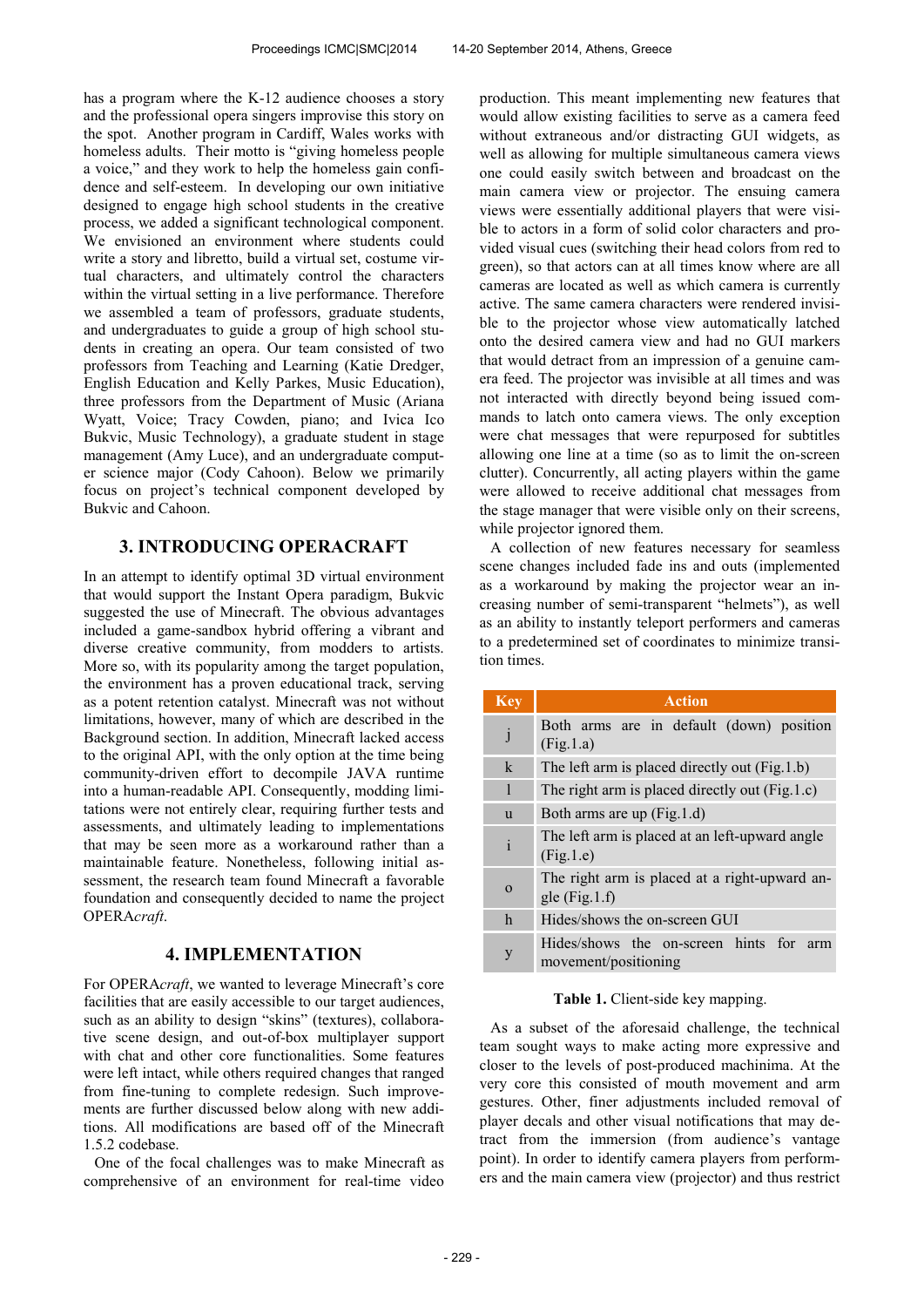behaviors of each client in respect to aforesaid features, the mod compared client usernames to a hardwired database. In the current mod version, this and other settings have been abstracted as separate configuration text files that allow for mod's easy repurposing for other productions.

Arm movement was handled client-side. Namely, each user had access to an array of arm movements that were mapped symmetrically across the keyboard targeting each arm separately. Given that arm motion was interpolated, more complex arm motions were possible by triggering various arm positions in the middle of another animation. As a result the ensuing mod provided additional key mappings described in Table 1 and further elaborated upon in the Figure 1 below. The most recent mod version further allows for user to determine the speed of arm movement that is determined by the length of the key press—the longer the key press, the slower the arm movement. This also means that the arm movement commences once the key has been released and thus requires preemptively timed key presses on slower arm motions.



**Figure 1**. Avatar arm positions (see table 1 above for additional explanation).

The visual aspect of mouth movement/animation was implemented client-side, while the DSP component was devised in Pd-L2Ork [17][18][19][20]. We will discuss the DSP component in the next section below. In order to avoid making significant changes to the Minecraft codebase, we opted for designing animated mouths as a collection of "helmets" that are rapidly altered. As a result, Minecraft characters had larger than usual heads that were now painted on top of the virtual helmet placed on top of their real heads. Although a workaround, the choice was in good part driven by the fact that face texture is coupled with the rest of the skin texture, making it difficult to update dynamically. Thus the implementation has paved way towards more complex animations further down the road, such as eye animations (blinking, wincing, sad or happy, etc.) and other facial expressions.

#### **4.1 Connecting Pd-L2Ork and Minecraft**

Given the Minecraft engine did not provide core audio DSP facilities necessary for mouth movement to match that of singers, with focus on rapid prototyping, we set out to provide a networked interface between Pd-L2Ork and Minecraft mod OPERA*craft* that would allow us to feed DSP data into the mod and alter the environment. To achieve this, we relied on Pure Data [21] and by extension Pd-L2Ork's FUDI protocol [22] which resembles a simplified version of the Open Sound Control (OSC) protocol [23]. This allowed us to do audio processing inside Pd-L2Ork and feed the ensuing mouth movement data into Minecraft. All data was broadcast across the subnet using UDP packets (x.x.x.255 address) to minimize configuration issues and sidestep the necessity of specifying receiving client's IP address. The mouth movement was not the only use for the networked protocol and therefore the aforesaid broadcast of networked data also paved way towards splitting various production tasks among multiple broadcasting clients, which proved instrumental in the final production.

| <b>Command/Syntax</b>                                              | <b>Result</b>                                                                                                                 |
|--------------------------------------------------------------------|-------------------------------------------------------------------------------------------------------------------------------|
| <client> @mouth<br/><mouth 0-4="" position=""></mouth></client>    | The specific client's mouth<br>is changed to position 0-4<br>(Fig.2)                                                          |
| $(a)$ warn $\leq$ message $\geq$                                   | Stage cues are displayed<br>only on actors/players'<br>screens                                                                |
| $@$ tpall $\leq$ teleport position<br>$0 - 6$                      | Teleports actors/players to<br>a position before a new<br>scene (currently hardwired<br>inside the mod)                       |
| $\le$ client $\ge$ @text<br><message></message>                    | Displays a new subtitle for<br>10 seconds from specified<br>player (synonymous to a<br>client posting a chat on<br>their own) |
| <client> @fade <fade<br>level <math>0-15</math></fade<br></client> | Fades the client's screen<br>ranging from 0 (clear) to<br>15 (completely black)                                               |
| @time <0-18000>                                                    | Sets the in-game time to<br>the number specified<br>$(0=$ dawn, 18000=midnight)                                               |
| $@view \le client>$                                                | Makes the projector player<br>take over the specified cli-<br>ent's view                                                      |

#### **Table 2.** Networked messages syntax and results.

Considering the production team within the physical performance space (where virtual opera was displayed on a large screen and out of which it was broadcast live out into the world) was scattered across the performance space, with some participants located in control booths and catwalks, and others on stage, having multiple networked machines broadcasting newfound protocol data allowed us to minimize requirement for co-location. As a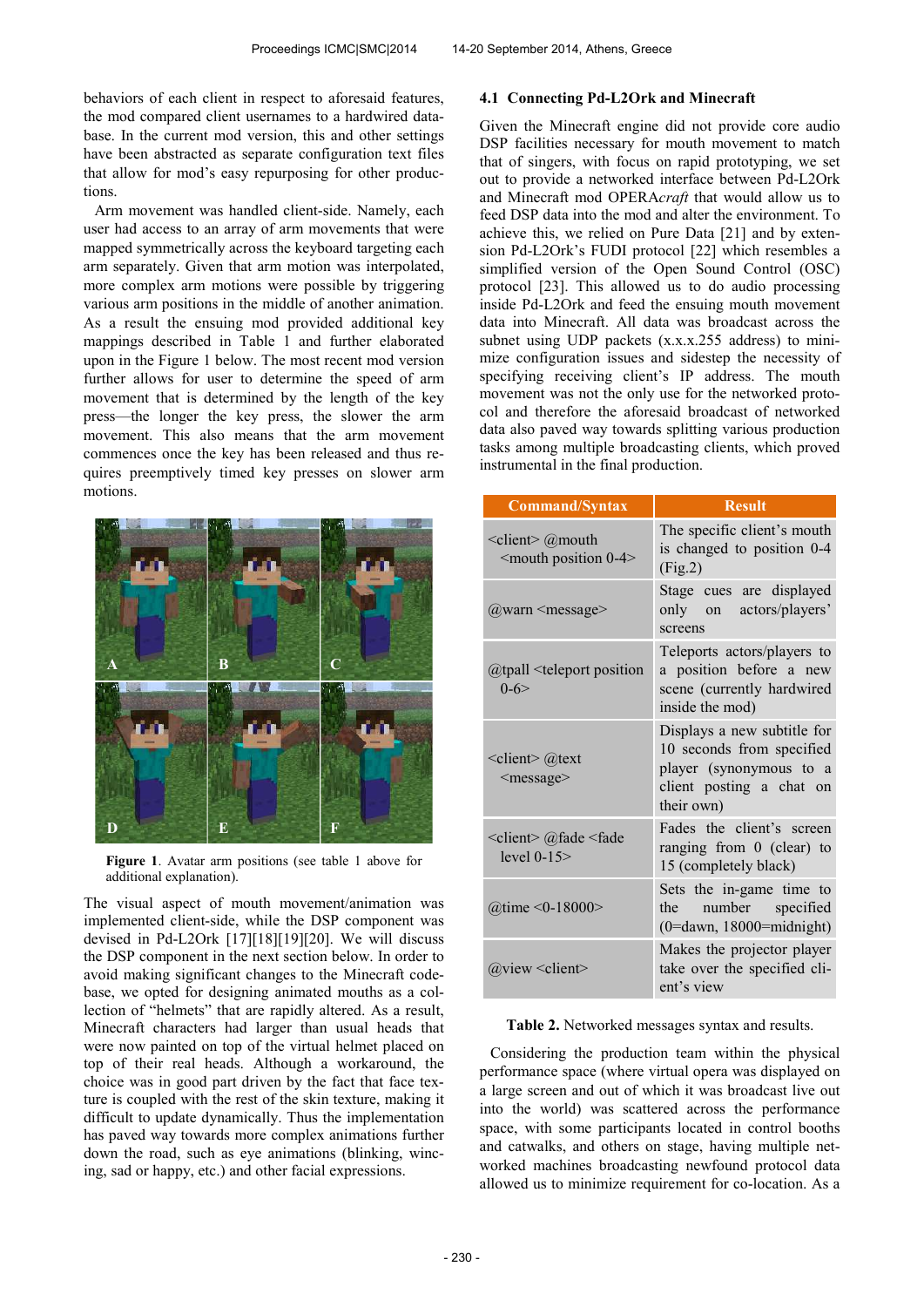result, we utilized three broadcasting clients, one for mouth movement and scene control, second for stage management messages, and third for subtitles, thus allowing for workload to be split evenly among multiple production staff members.

Since the Minecraft user names were already internally hardwired in order for the Minecraft mod to be able to autoconfigure itself to a specfic role, we chose to use main camera view client (projector) as the entry point for all networked data and from there distribute its behavior via chat client. While this solution may be seen largely as yet another workaround due to incomplete access to the underlying Minecraft API, doing so has also allowed us to exchange relevant client-side data packets via the same protocol without requiring us to design another multiplayer data packet for each of the desired behaviors. This was achieved using reserved commands that were prepended with an " $\hat{a}$ " hook as described in the Table 2 above. Since Minecraft's chat engine invisibly embeds client username into all chat commands (1st argument in the syntax in Table 2), all users would have ability to also issue commands locally via chat as a means of easy debugging and/or local control (e.g. situations where each client processes its own voice in situ) and make them active across the entire networked ecosystem, the only shortcoming being clients who may be joining later who would not be able to retrieve preexisting states of players already in-game. As the production expected all players to be present from start, this was not seen as an issue worth addressing in this iteration.



**Figure 2**. Avatar mouth animation states from top-left to bottom-right: 0 (mouth closed), 1 and 2 (alternating; mouth open singing a vowel-based melisma), and 3-4 (random; transients and/or significant pitch delta).

#### **4.2 Pd-L2Ork Component**





Pd-L2Ork's primary role was to provide voice analysis and mouth animation (Figure 3). Secondary functions included distribution of production team's roles as well as scene and camera control (Figure 3). Voice analysis relied on audio streams captured using one microphone per vocalist. It utilized frequency of zero crossings per buffer of captured audio data and by doing so extrapolating presence of transients. Given the simplicity of animation (mouth relied on 4x4 pixel area, limiting our ability to visibly project nuances of pronunciation), we did not invest time in further isolating formants or any of the more advanced speech analysis features.



**Figure 4**. Final Technical Setup Diagram.

For the initial production there were a total of 5 mouth states that generated a cartoon-like animation: 0 being the closed mouth; 1 and 2 (sequentially alternating) being open mouth vibrating in operatic style, reflecting a long melisma on an open vowel; while 3 and 4 being randomly picked when detecting transients. Scene control interface (coupled with the mouth detection, shown on Figure 2 above) relied on networked messages to invoke fade-ins and outs and teleport players and camera to new positions. Two additional clients were provided for subtitles and stage management cues, both of which were embed-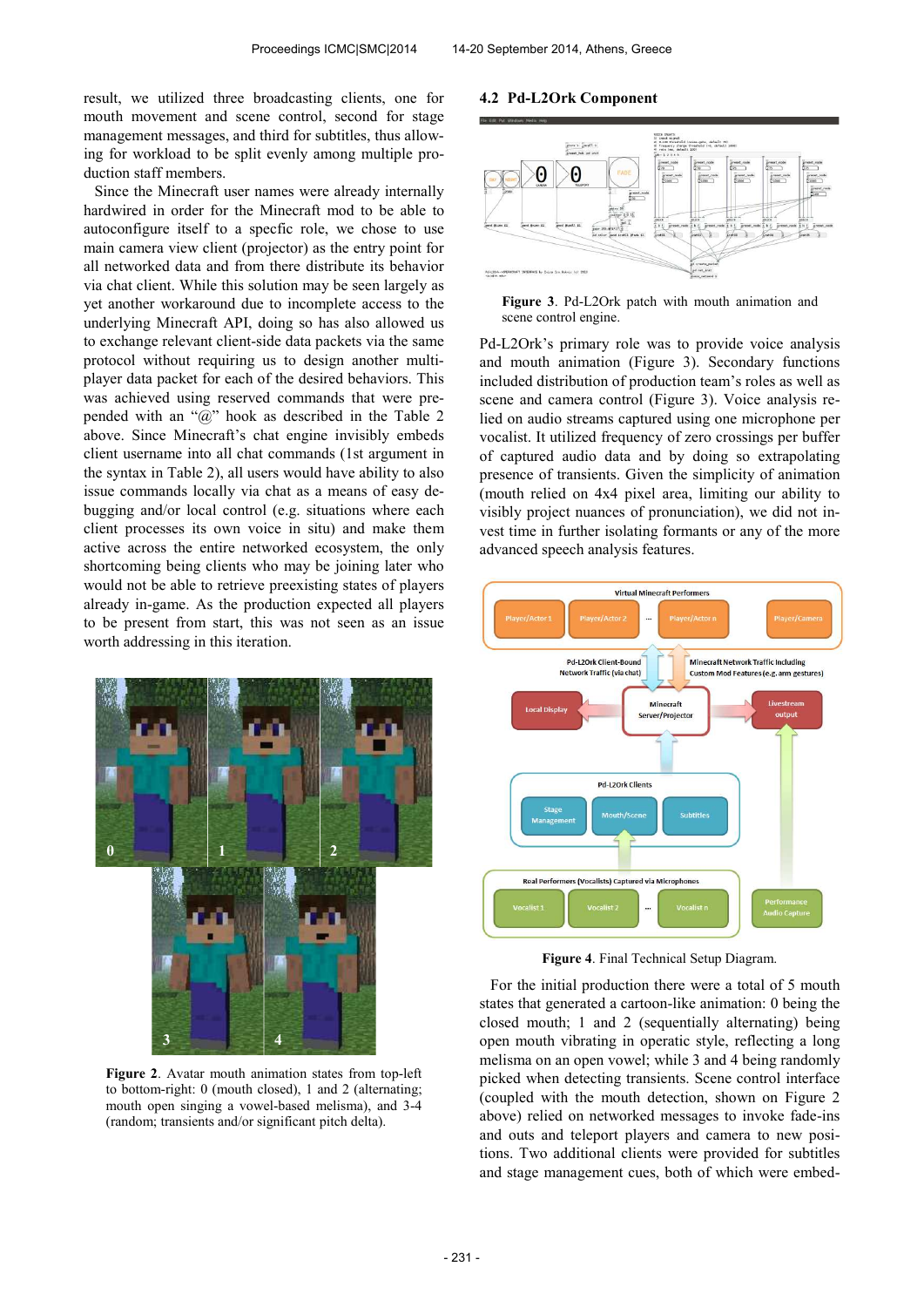

**Figure 5**. Photo from the premiere in the Moss Arts Center Cube with five vocalists on two catwalk levels (right), pianist (bottom right), five virtual performers and one cameraman (bottom left), and a large projection screen (left). The rest of the production team (not pictured here) was distributed across various catwalk levels and their respective control booths.

ded in pd-l2ork's "coll" object and broadcast sequentially with a push of a button. Consequently, the ensuing technical setup layout is depicted in Figure 4.

## **5. OPERA PRODUCTION**

From a learning perspective, ten high school students participating in OPERA*craft* production engaged in a series of scaffolded creative exercises designed to build a full-fledged opera. They started with a libretto.

In order to compose the libretto, the students first collaborated in a workshop setting to determine the theme of the piece and the message that they were interested in exploring or challenging in regards to human existence [24][25]. Together, the students first identified the theme, characters, and setting before moving on to plot elements. Inspired by dystopian and coming-of-age fiction known for its popularity among adolescents [26], the student participants chose a person vs. person conflict in order to show resistance toward evil authority. This evil authority was personified in Emperor X in a post-apocalyptic underground world. The student libretto authors, familiar with Minecraft, conceived of the plot with a particular setting in mind. The libretto coach, a former high school English teacher, assigned pairs of students to specific scenes to mentor them through this process.

Building the set within the virtual environment proved a powerful engagement catalyst and has largely influenced the plot development. Using in-game editing tools and a third party external editor MCEdit [27], students transformed the world from open plains to an underground cave, filled with stalactites and dawned with stone and rundown houses which represented the poor and rich classes of this underground world, and finally centered with a monumental, villainous castle in which numerous scenes take place.

When dealing with the creation of custom characters' costumes, one costume for each character was a must. Students wanted the costumes to appear as if the in-game characters were from older times, but also wanted their outfits to seem relevant. The final costumes were chosen from an online Minecraft "steampunk" skin catalog.

Because exposition and character development were difficult within the short time constraints, the dialog of the libretto had to focus on plot movement instead of the building of pathos. Like a short story, the falling action and resolution of the libretto were tightly linked and left the audience with a feeling of a lack of closure. The student authors of the libretto, after discussion, agreed that this ending was necessary based on time constraints. Furthermore, the lack of development in the conclusion of the plot was purposeful in that it inspired interest in a sequel featuring younger brother Marcus as the protagonist, as well as fan fiction.

While the students were working on development of the characters and the story, Cowden and Wyatt researched excerpts from Mozart opera that might be appropriate for each section of the libretto, searching for selections that had the appropriate dramatic feel for each section. The focus was on solos, duets, and trios that would match as closely as possible what the students were creating in the libretto. This is, of course, backwards to the normal process of writing an opera, but worked rather well within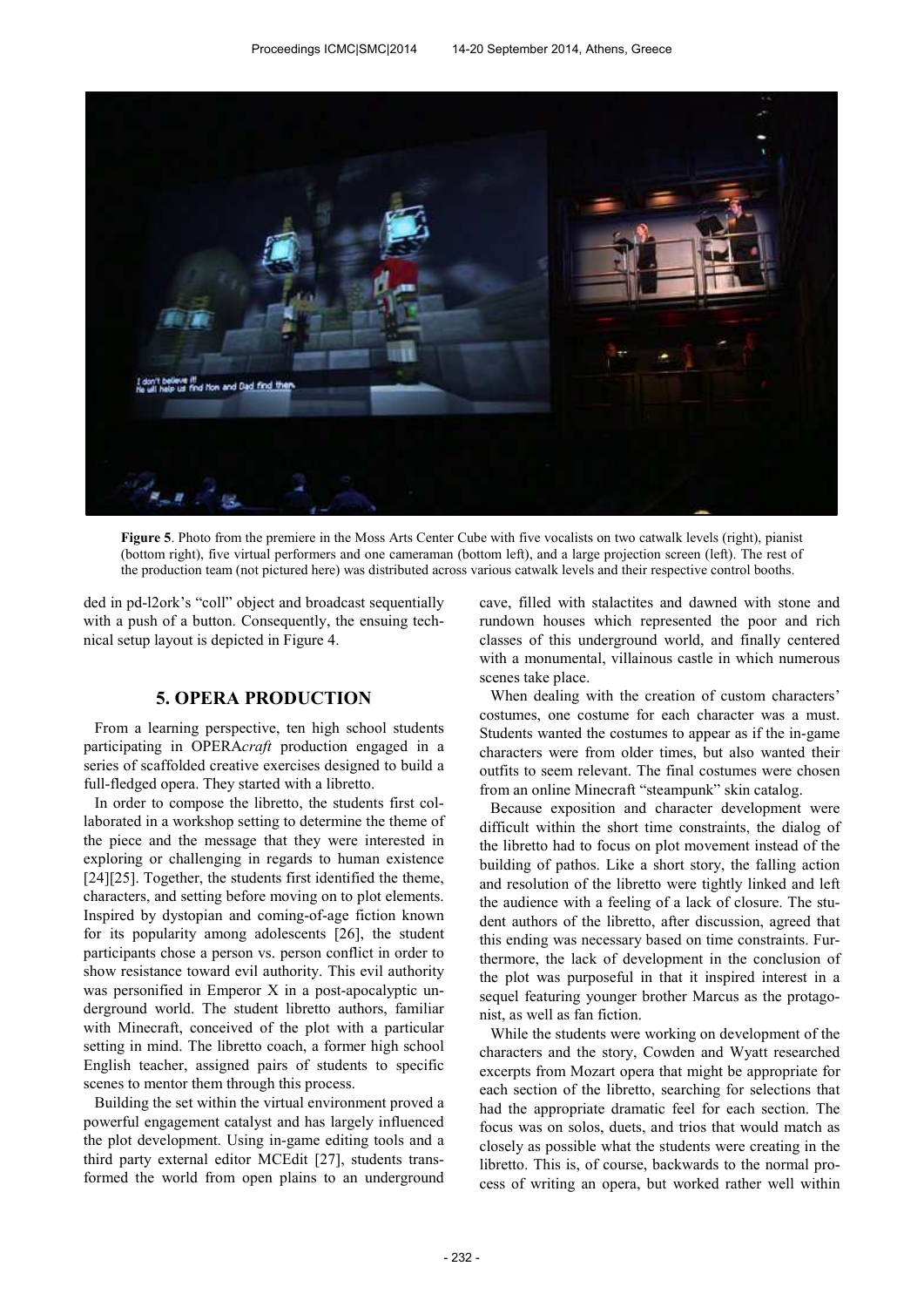the time constraints and in a setting with students who are not musically proficient. Selections from several different Mozart operas were brought to students' attention, offering them some choices, and demonstrated how these musical selections might work for each scene. The students used their ideas about character and story development to match music selection with a particular scene. In some cases they resorted to adapting the libretto to better match the musical constraints.

Once the libretto draft was completed, the cast met with Cowden to coach the music. During this process editing continued, and words and rhythms were changed to be more clearly understood in a sung context and therefore reinforce the plot clarity. As per opera's tradition, musical rehearsals were followed by staging. In the staging rehearsals the high school students practiced controlling their avatars and the supporting infrastructure of the newfound OPERA*craft* mod, while the vocalists sang their parts. Wyatt helped guide the high school students in controlling their characters effectively in order to provide clear storytelling. Cowden created transitional music material to make scenes flow seamlessly together. She also introduced instrumental excerpts to serve as an overture at the beginning of the opera as well as instrumental-only music for the "fight scene" and the conclusion of the story. Again, the students were presented with choices and selected music based on what they felt best fit their libretto. Finally, collegiate singers suggested adding wordless humming to the final scene, which incorporated music from Mozart's Requiem. The staging rehearsals included a significant amount of time rehearsing the "fight scene," at which point we included a rehearsal with a stage combat director, Cara Rawlings, who coached the high school students in how to adapt stage combat techniques for their Minecraft characters.

Throughout the staging part of the rehearsal, the show's main camera view was rehearsed and controlled by a Virginia Tech student who had previously worked on the project before graduating. The cameraman used a combination of flying, strafing, moving, running, and crouching to create different angles throughout the performance. The cameraman also took advantage of the Minecraft bow, which zooms in when in use. This was used to zoom in on characters during longer scenes, such as during the character Lilith's aria.

## **5.1 Premiere**

The premiere involved five unique characters, one camera player, five student vocalists accompanied by a piano reduction of aria arrangements, and five production staff manning the technology. In addition, the production also relied on a number of Virginia Tech Moss Arts Center staff members for lighting, rigging, and ushering needs. The opera was performed twice in front of a standing room only audience. Performances were also streamed live via livestream bringing additional 7,810 unique viewers. A recording of one of the opera livestreams can be viewed at [<http://youtu.be/BCFKgffSdwM>](http://youtu.be/BCFKgffSdwM). The

event garnered a considerable amount of attention through mainstream and online media (e.g. [28][29][30][31][32]).

#### **5.2 System Performance**

Given that the networked system was on its own dedicated Ethernet, network packet latency among different clients was less than 5ms and as such did not play a major role in overall system's latency. Pd-L2Ork's transient detection did not require complex calculations but did rely on a generous buffer size. Hence its latency was limited by the audio buffer size which was approx. 93ms (4096 bytes at 44,100Hz sampling rate), producing a  $\sim$ 10fps mouth animation. Other Pd-L2Ork features, like camera control and subtitles produced minimal (networkrelated) latency between Pd-L2Ork and the Minecraft engine, resulting in responsive low-latency video production system. Despite a generously-sized audio buffer for transient and amplitude analysis which generated largest theoretical latency, the overall experience did not appear delayed, in part because its output manifested in a visual domain.

## **6. CONCLUSIONS**

The project has resulted in an engaging outreach arts experience for eight high school boys, and two live soldout performances of an opera that concurrently unfolded both in real and virtual worlds. The performances were streamed live and viewed around the world and had over thirty thousand hits in the month following. The ensuing opera production has received positive acclaim and we have had numerous requests for a sequel.

Apart from its artistic and outreach impact, the project bore another deliverable, the Minecraft-Pd-L2Ork hybrid mod OPERA*craft*—a malleable technology whose features enable Minecraft's in-game facilities to approach that of a post-produced machinima. Consequently, the research team envisions the ensuing implementation being appropriate in a broad range of live and postproduction scenarios, beyond its original intent, from machinima movie-making to theatre. The same also offers interesting opportunities at extending virtual presence and consequently outreach by allowing audience to engage with the production directly in-game. The existing mod offers unique opportunities for observers to study action from their own personalized vantage point in addition to predetermined camera views, paving way towards more immersive ways of experiencing telematic performances [33]. The same technology also has the potential to serve as a means of archiving and revisiting past performances in an immersive and easily accessible format.

Although we utilized most of the facilities offered by the newfound OPERA*craft* mod, some features remained underexploited mainly due to time constraints, leaving room for further enhancement of future productions. One of those was multiple camera views that were scrapped due to lack of adequate rehearsal time. Another produc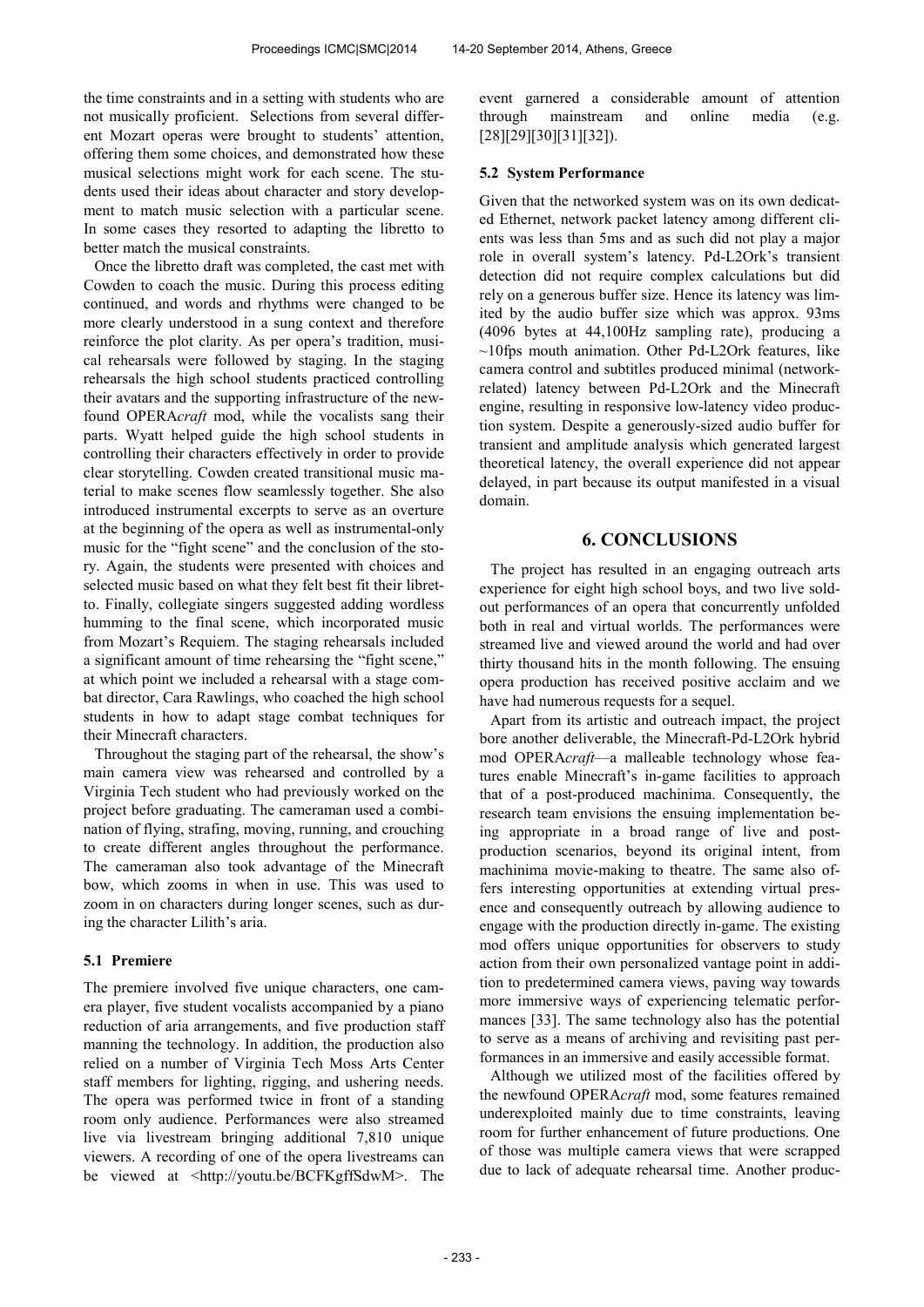tion-level consideration includes improved microphone and vocalist placement to limit cross-contamination between different audio streams and thus preventing false positives in mouth animations.

Based on the experiences obtained through the OPER-A*craft* premiere, we also observe the following limitations that will need to be addressed in the near future to ensure that the mod can continue to scale with newer versions of Minecraft. Namely, the mod in its current state relies exclusively on the community-driven API based on the version 1.5.2 that may in the long run limit code's upstream compatibility. Some features had to rely on lastminute workarounds, such as inconsistent teleporting that required two consecutive commands to ensure that both cameras and the projector have switched positions. In a production user-specific behaviors were hardwired, limiting ability for the program to be easily applied in different scenarios. In the latest iteration, however, these components have been extracted into separate text-based configuration files and are now user-configurable. The chat system may require additional filtering to prevent internal Minecraft notifications on the main camera view (e.g. "character xyz died"), while also allowing players to chat among each other without making such messages visible on the main camera (projector) view. Another shortcoming of the chat-based implementation for custom commands is that clients who may be joining later will not be able to retrieve preexisting states of players already ingame (as would be the case with telematic visitors/observers who may join in midway through the play/performance). This is something that will have to be looked at in the next iteration.

#### **6.1 Obtaining OPERA***craft*

OPERA*craft* is envisioned as a freely available open source project designed to promote outreach and education in its broadest sense. The latest iteration of OPERA*craft* mod and supporting Pd-L2Ork patches are available at OPERA*craft*'s website [34]. For additional information on the mod contact technical director Bukvic.

## **7. FUTURE WORK**

Apart from the shortcomings identified in the previous section, in the coming months the team will look into further expanding online resources with supporting documentation, with the focal intent of promoting crowdsourcing further development, including aforesaid enhancements. Most notably, we are looking to further broaden the expressive potential of in-game avatars.

We also envision the ability for telematic spectators to observe production in-game, either by latching onto one of the camera views or by allowing them to freely explore action from their own desired angle. While this is technically already possible, we would like to address the aforesaid challenge of observers who are joining late and whose client may not have all the up-to-date states for individual players and/or cameras.

Another desired feature would be the ability to replay action, which would require logging movement and action data from all in-game players (excluding aforesaid virtual audience members). This, however, may prove tricky in respect to non-player characters (NPCs) whose unpredictable spawning and movement will be difficult to reproduce without significant alterations to the Minecraft codebase.

## **8. ACKNOWLEDGMENTS**

The research team would like to hereby thank Virginia Tech's Institute for Creativity, Arts, and Technology (ICAT) for funding this initiative as well as both ICAT and Virginia Tech Moss Arts Center for staffing and support of this event. Likewise, we would like to thank the students involved in the project, as well as Minecraft, Pd-L2Ork, and Pure-Data communities without whom this project would not have been possible.

## **9. REFERENCES**

- [1] H. Hancock and J. Ingram, *Machinima for dummies*. John Wiley & Sons, 2007.
- [2] D. Morris, M. Kelland, and D. Lloyd, *Machinima: Making animated movies in 3D virtual environments*. Muska & Lipman/Premier-Trade, 2005.
- [3] S. C. Duncan, "Minecraft, beyond construction and survival," *Well Play. J. Video Games Value Mean.*, vol. 1, no. 1, pp. 1–22, 2011.
- [4] J. Burgess and J. Green, *YouTube: Online video and participatory culture*. John Wiley & Sons, 2013.
- [5] J. Brand and S. Kinash, "Crafting minds in Minecraft," *Educ. Technol. Solut.*, vol. 55, pp. 56–58, Aug. 2013.
- [6] C. Schifter and M. Cipollone, "Minecraft as a teaching tool: One case study," *Soc. Inf. Technol. Teach. Educ. Int. Conf. 2013*, vol. 2013, no. 1, pp. 2951–2955, 20130325.
- [7] B. Cotton, *Minecraft: guided emergent game design*. 2011.
- [8] D. Short, "Teaching scientific concepts using a virtual world-Minecraft.," *Teach. Sci. J. Aust. Sci. Teach. Assoc.*, vol. 58, no. 3, 2012.
- [9] J. H. L. Lee-Leugner, "Youth, gaming, and the network society: exploring the agentic potential of gameplay in Minecraft," Thesis, Communication, Art & Technology: School of Communication, 2013.
- [10] J. Aron, "Minecraft videogame blurs borders of 3D-printing," *New Sci.*, vol. 211, no. 2823, p. 20, 2011.
- [11] "Minecraft + Kinect: Building Worlds!," 21-Jan-2011. [Online]. Available: http://www.youtube.com/watch?v=x2mCDkqXki0 &feature=youtube\_gdata\_player. [Accessed: 30- Mar-2014].
- [12] A. Leavitt, "The Source of Open-Source Culture: Participation in the Production of an Open Media